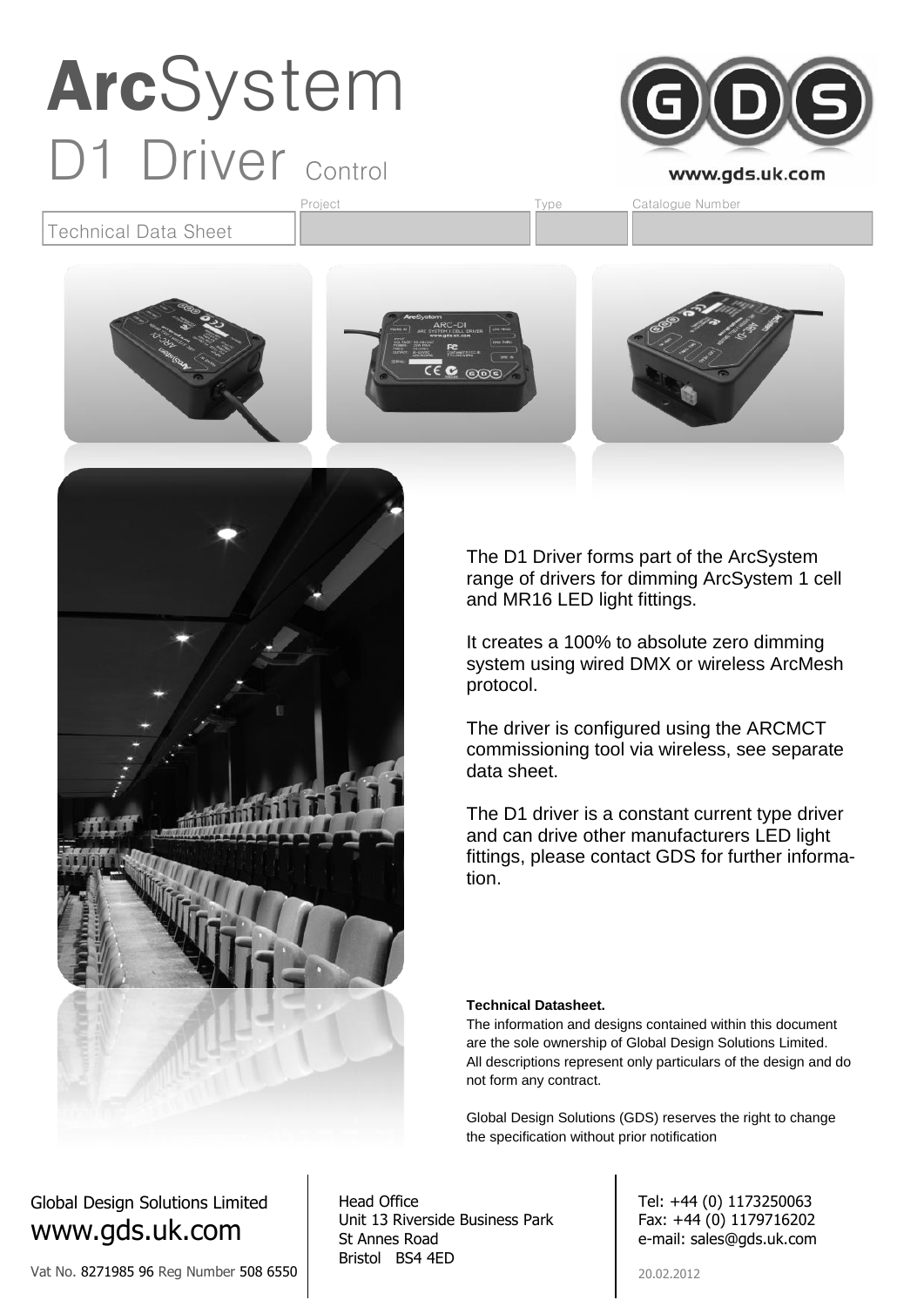

Technical Data Sheet Page 2

#### General Information

A compact convention cooled LED driver delivering accurate dimming to absolute zero. The driver has RJ45 in/out connections for local DMX and comes complete with wireless capability for control using the ArcMesh wireless protocol.

2 x GDS MR16 or 1 x GDS pro/décor 1 cell fitting connect to a D1 driver, refer to the light fitting datasheets for connection information.

The ArcSystem has been specifically developed for auditorium lighting applications where high quality extremely accurate and smooth dimming is required. The use of onboard Device Management allows all fittings to be addressed remotely using the ARC-CT (commissioning tool) with the ARC-TX1 (Wireless Gateway) ensuring installation is fast and simple for electrical contractors.



80 Degree Pro 1 Cell with D1 driver



#### Key Points:

- Wired DMX or Wireless (ArcMesh) control protocols
- Addressing of wireless or wired fittings is achieved using the gateway and commissioning tool, please see separate date sheet.
- Step less smooth dimming to absolute zero
- Universal Mains input = 90-264VAC 50/60Hz
- Full load power consumption 20 Watts
- Standby Current <1W
- Convection Cooled
- Silent operation
- High Frequency Dimming Control (flicker free)
- Compliant with Part L of building regulations and proposed efficiency levels for energy saving incentives (UK)

#### **Note:**

**The D1 driver requires the use of a wireless gateway and commissioning tool to set DMX addresses, even if the unit is being controlled from DMX only.**

#### **To specify state:**

A high performance LED driver having 100% to absolute zero dimming, controllable from local DMX or ArcMesh wireless protocol. Configured using the GDS ARCMCT commissioning tool. Designed for pro or décor 1 cell unit, or 2 x MR16.

Global Design Solutions Limited www.gds.uk.com

Vat No. 8271985 96 Reg Number 508 6550

Head Office Unit 13 Riverside Business Park St Annes Road Bristol BS4 4ED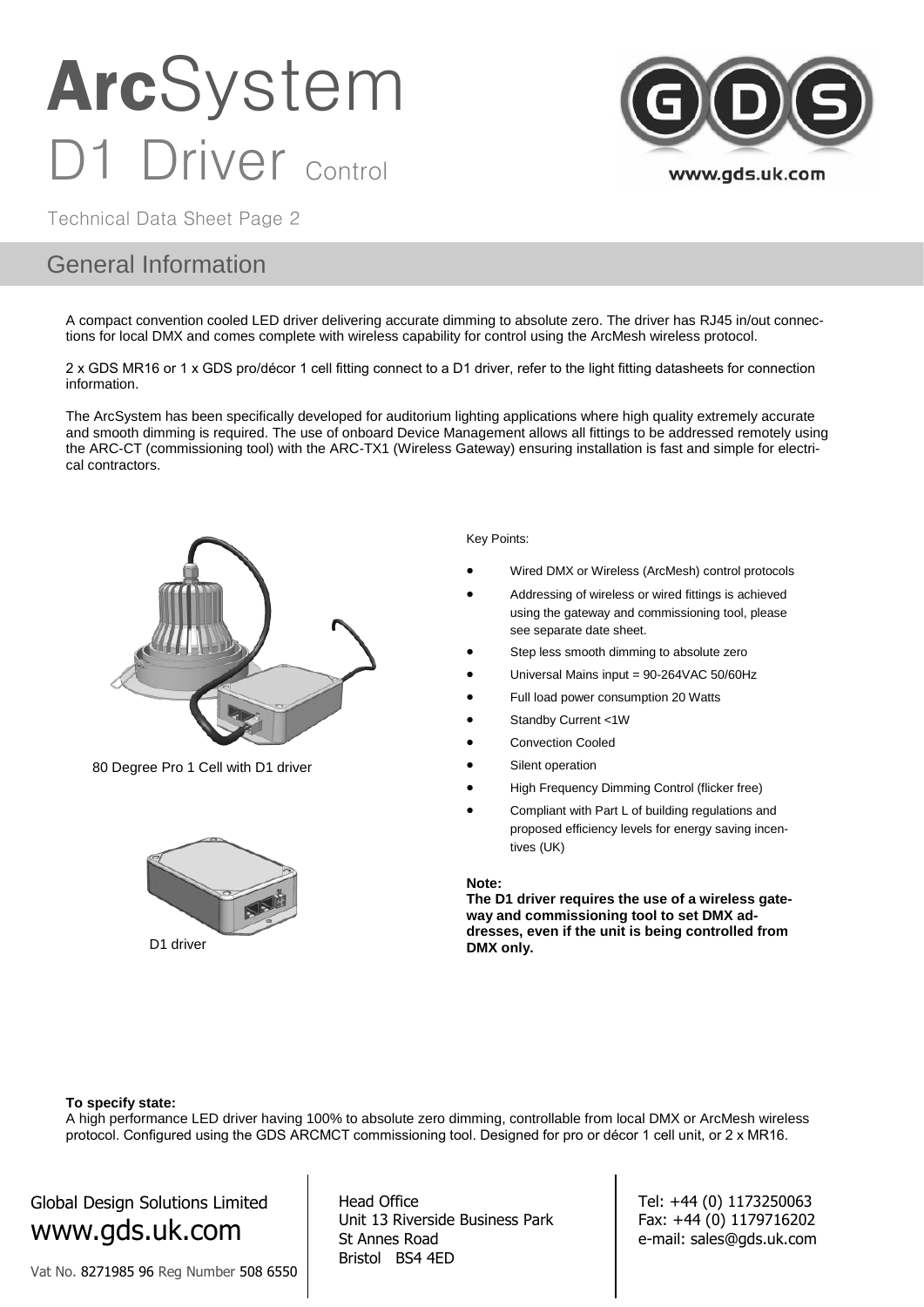Technical Data Sheet Page 3

### Options Matrix

| <b>Order Code: ARCMD1D</b> |                          |
|----------------------------|--------------------------|
| Description                | D1 Driver, Non Emergency |

| <b>Order Code: ARCMD1DE</b> |                                   |  |
|-----------------------------|-----------------------------------|--|
| Description                 | D1 Driver, Emergency (Dual Input) |  |





### Accessories

#### **Extension Cables.**

Used between the ARCMD1D driver and the pro range 1 cell light fitting.

| <b>Part Number</b> | <b>Description</b>        |
|--------------------|---------------------------|
| <b>ARCDAHBC1</b>   | <b>1M Extension Cable</b> |
| ARCDAHBC2          | 2M Extension Cable        |
| <b>ARCDAHBC3</b>   | <b>3M Extension Cable</b> |
| <b>ARCDAHBC5</b>   | <b>5M Extension Cable</b> |
| ARCDAHBC10         | 10M Extension Cable       |



#### **Y Split Adapter.**

The Y split adapter is used when 2 x MR16 units are to be used on 1 x ARCMD1D (Driver Unit). No other cables are required as all MR16 units come with fixed cables fitting with connector plug.

| <b>Part Number</b> | <b>Description</b> |
|--------------------|--------------------|
| <b>LARCDAMYSA</b>  | MR16 Y Split cable |



Global Design Solutions Limited www.gds.uk.com

Vat No. 8271985 96 Reg Number 508 6550

Head Office Unit 13 Riverside Business Park St Annes Road Bristol BS4 4ED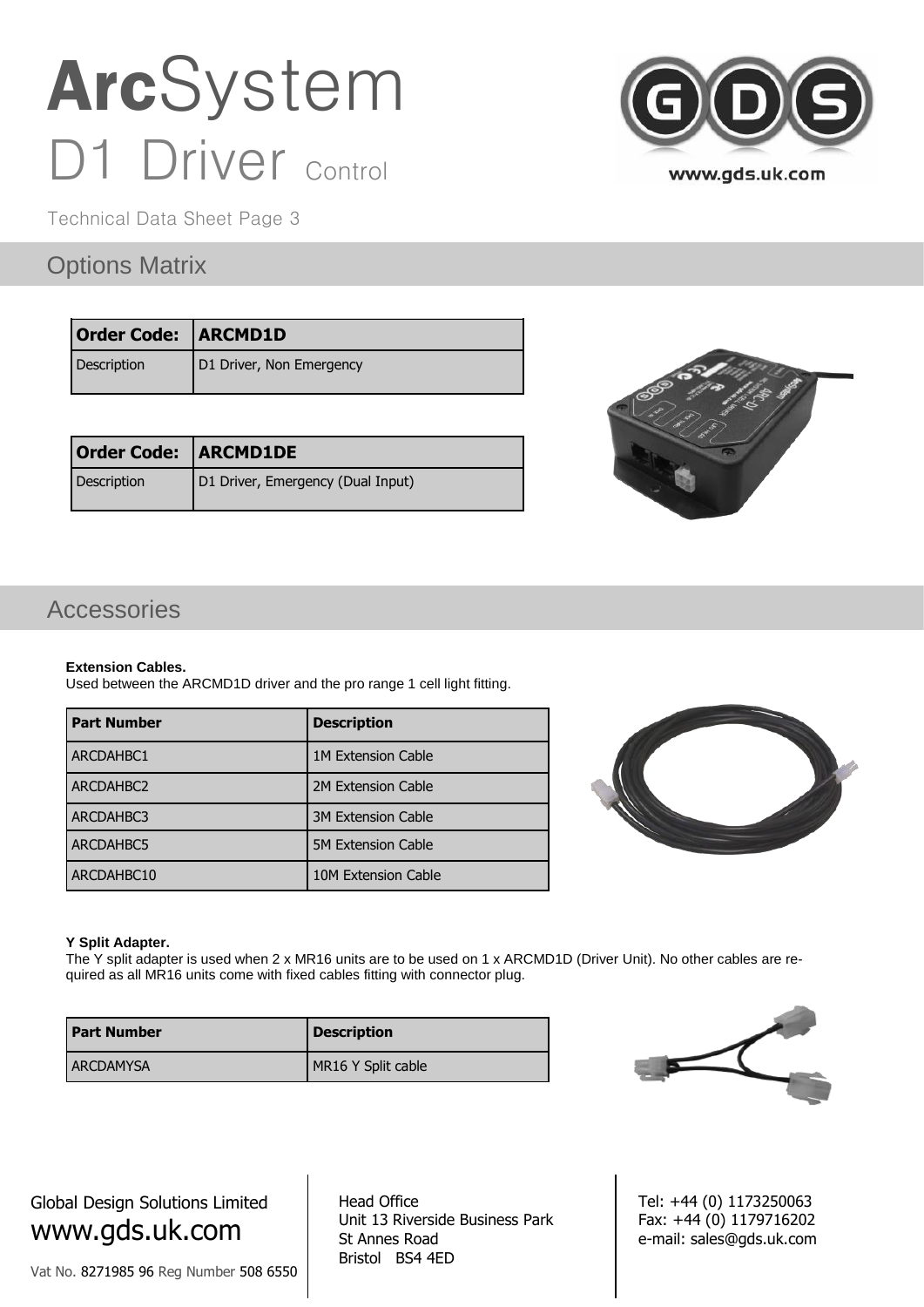

Technical Data Sheet Page 4

#### Control using the D1

If using wireless control with the D1 driver, a wireless gateway will be required, part number ARCMTX1. When using the wireless control option, the system can be configured using the software and USB dongle (ARCMCT). In this case, DMX is connected to the gateway and then the fittings are controlled wirelessly. The ARCMTX1 allows for other settings to be configured as listed below:

- Patching of groups of light fittings to DMX channels.
- Minimum and maximum dimming levels per group
- Power fail/recovery options per group
- Preset recall when using button panels such as the ARCMCP8

If using the wired control option, DMX can be wired directly to the D1 driver using RJ45 connectors. Each driver has IN and THRU option, using 2 separate connectors. The commissioning tool along with the gateway allows for addressing of each driver remotely. Note, if using wired only option, a commissioning tool and wireless gateway will still be required for DMX addressing. This can then be removed from the system once addresses have been set.



#### Basic Physical Information

140mm / 5.5" x 85mm / 3.35" x 34mm / 1.34"

```
Note:
```
Driver unit comes with 1M / 39.37"of fixed 2-core mains cable with bear ends.

### Global Design Solutions Limited www.gds.uk.com

Vat No. 8271985 96 Reg Number 508 6550

Head Office Unit 13 Riverside Business Park St Annes Road Bristol BS4 4ED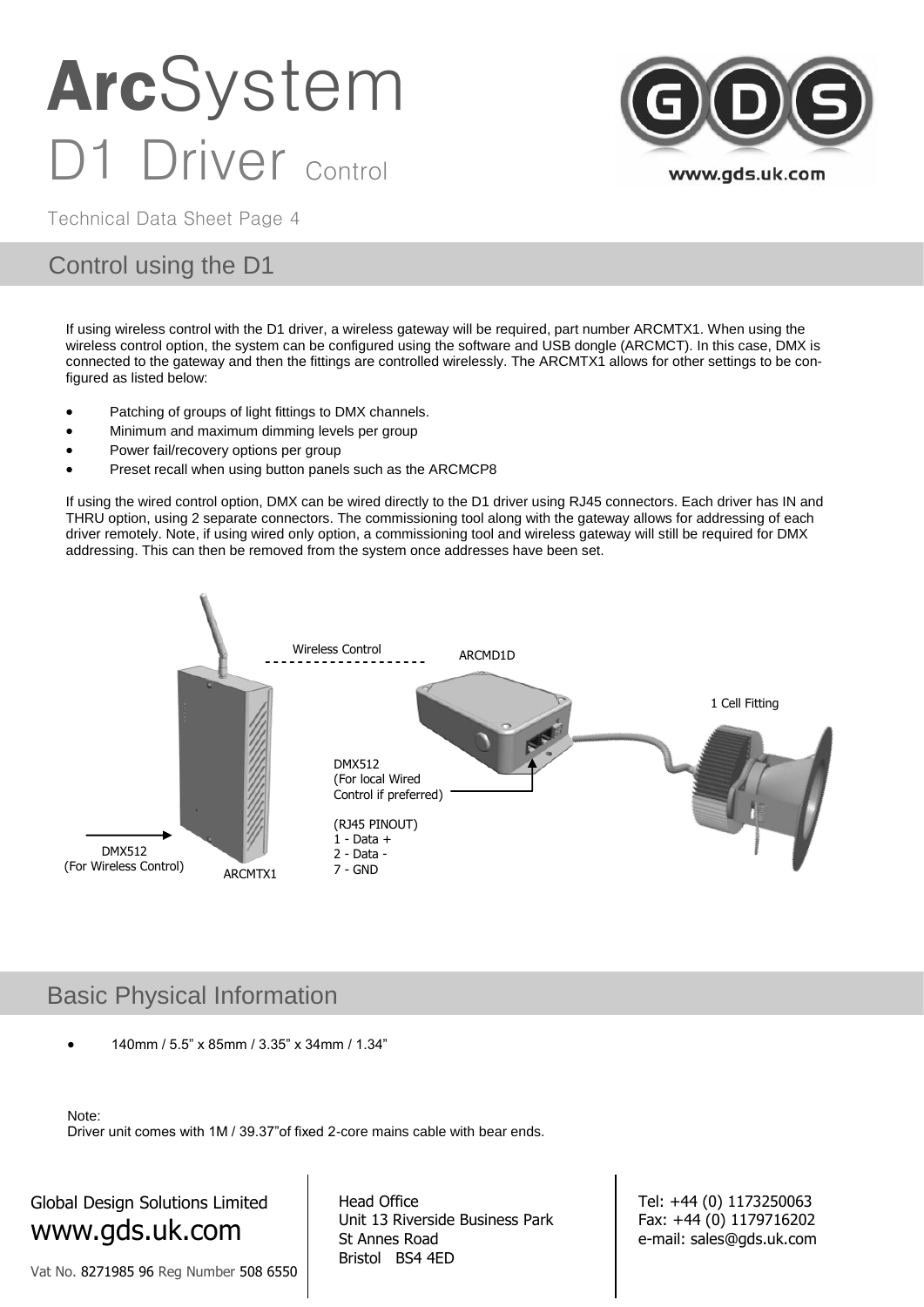

Technical Data Sheet Page 5

### 1 Cell Installation example

#### **ArcSystem Wired Configuration**

When using wired control, the driver unit offers the opportunity for ease of installation by using RJ45 connectors for the DMX cabling. Standard patch leads can be used between fittings so that each light fitting can be installed easily and quickly without the need for onsite termination engineers.

The below example details a typical linear ceiling installation arrangement.



Global Design Solutions Limited www.gds.uk.com

Vat No. 8271985 96 Reg Number 508 6550

Head Office Unit 13 Riverside Business Park St Annes Road Bristol BS4 4ED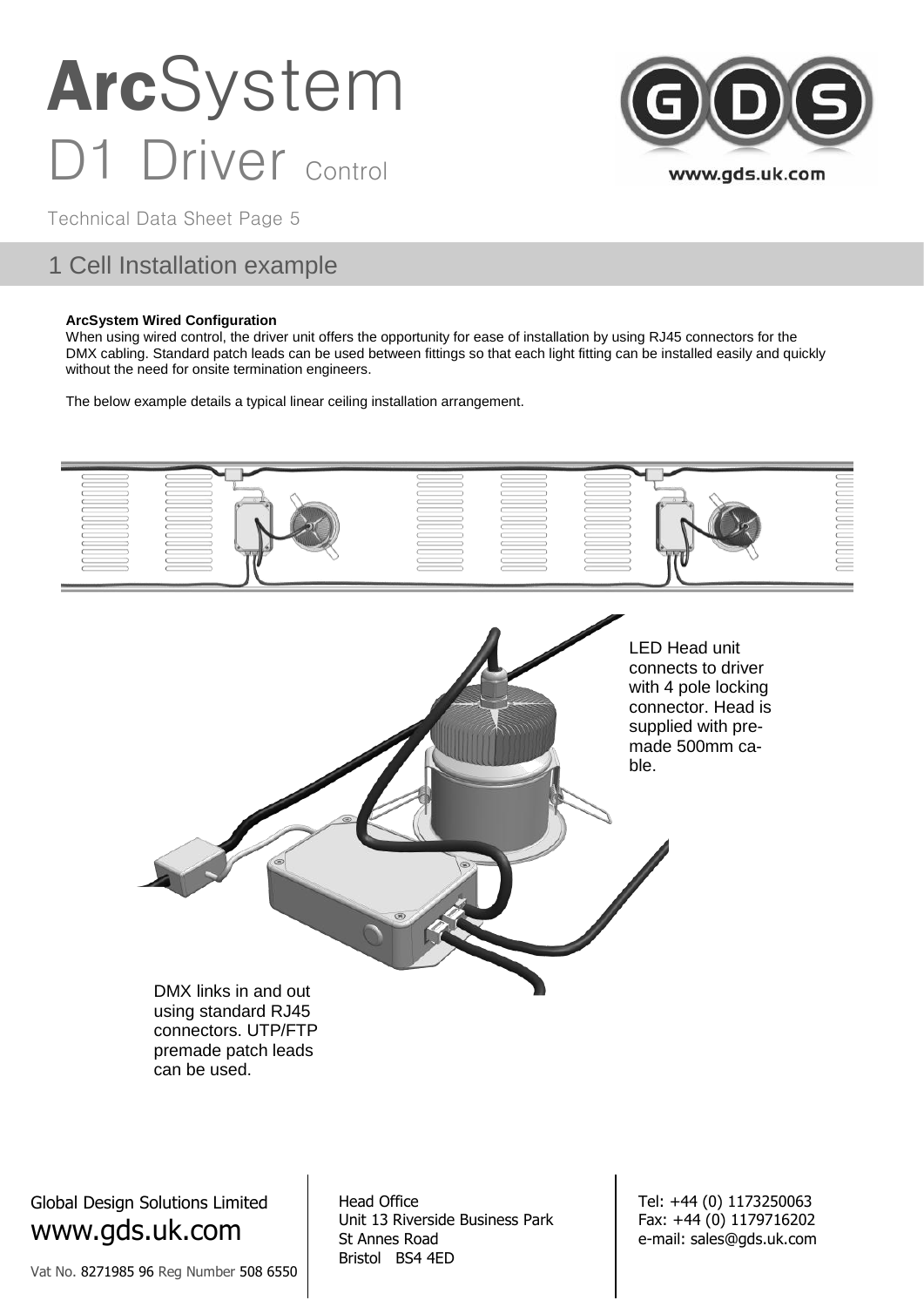

Technical Data Sheet Page 6

### Non Emergency Connection

Non Emergency D1 drivers have 1 x mains connection. This connects to a normal mains supply and in the event of power failure the driver will naturally turn off as there is now no power to the driver. However, the driver can be set to recall a level in the event of losing a wireless or DMX signal using the commissioning tool options.



### Emergency Connection

Emergency D1 drivers have 2 x mains leads that come fixed to the driver, these have the following functions:

1. Mains sense<br>2. Maintained s

Maintained supply

**Note: Input 2 (Maintained supply) circuit must be wired in fire rated cable to the driver connection point. Please consult with a qualified electrical engineer for correct installation procedures.**



The mains sense is used to detect whether the power has been lost. This will force the light fitting to a full on state running from the maintained supply. There is no control of the light fitting from the Wireless or DMX until the Mains sense input is turned back on.

This configuration will be sufficient for a central battery system that provides a maintained supply at input 2 regardless of whether power has been lost or not.

**If the central battery system only provides power upon mains failure at input 2, a change over relay will be required to switch the maintained input from a normal supply over to the battery system. This is required as the light fitting always requires power at the maintained input for correct operation.**

In this case, please see the information below.

Global Design Solutions Limited www.gds.uk.com

Vat No. 8271985 96 Reg Number 508 6550

Head Office Unit 13 Riverside Business Park St Annes Road Bristol BS4 4ED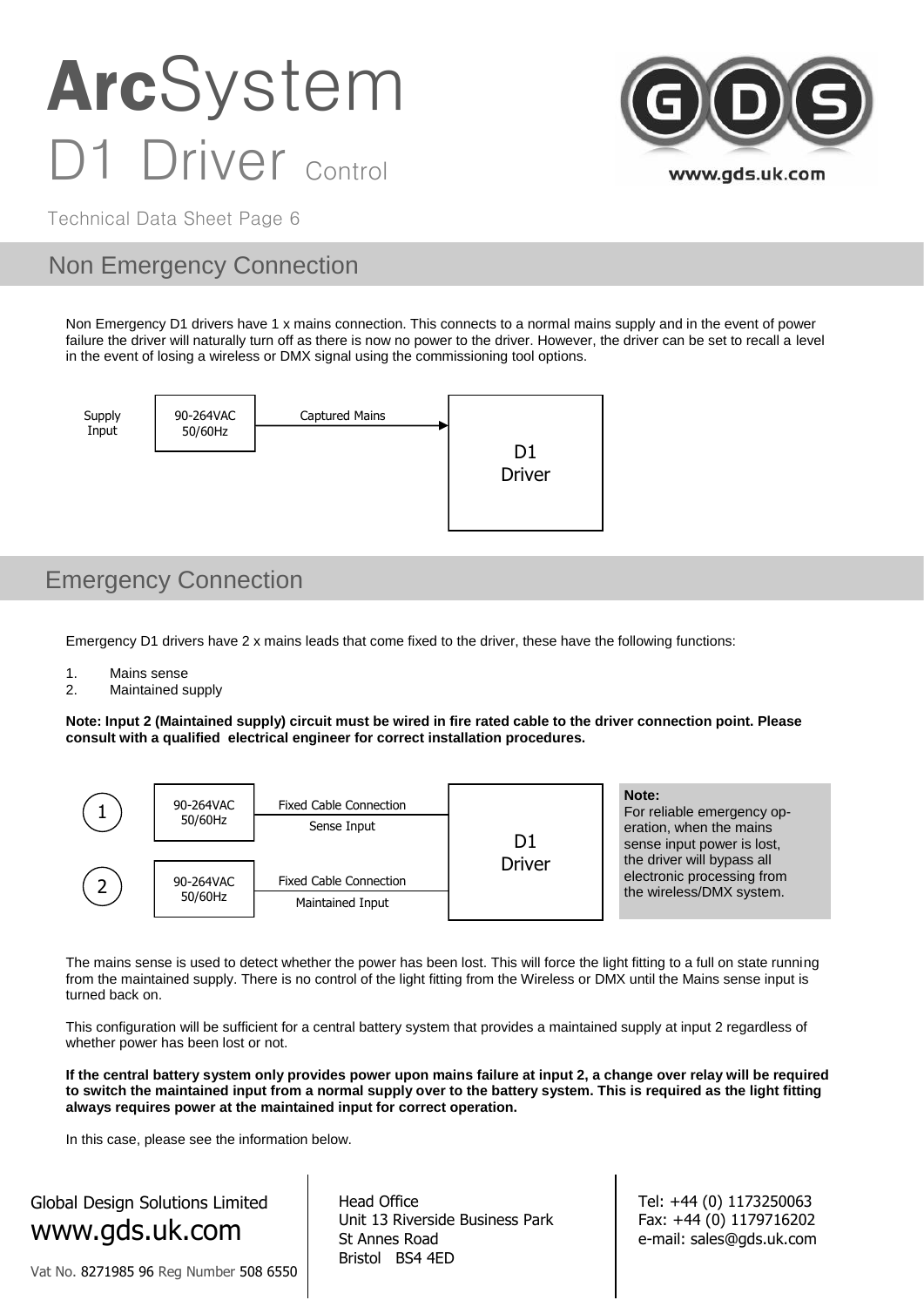

Technical Data Sheet Page 7

### Emergency Connection - Cont

The below example shows a typical changeover relay (Cooper Controls ACM1) being used to ensure the driver always has constant power at the maintained input ensuring correct operation. This is required if the central battery system does not provide power in normal operating conditions.



Please see Appendix 1 for ACM1 manufacturers data sheet

Global Design Solutions Limited www.gds.uk.com

Vat No. 8271985 96 Reg Number 508 6550

Head Office Unit 13 Riverside Business Park St Annes Road Bristol BS4 4ED